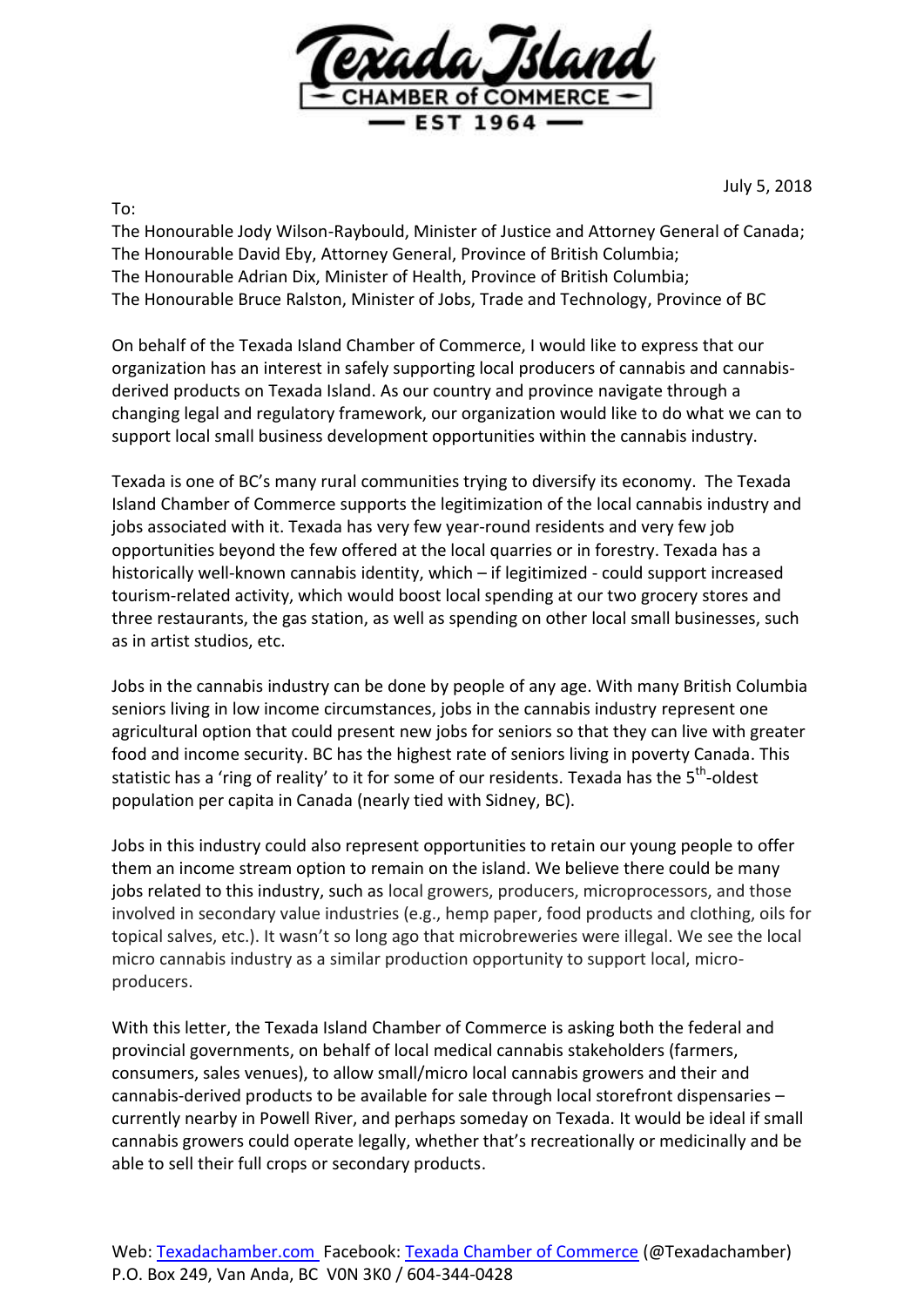

As you are aware, Section 56 of the federal Controlled Drugs and Substances Act allows the Minister of Health to grant an exemption to a controlled substance (as cannabis is presently classed), and to a class of persons if the exemption is necessary for medical purposes.

Section 130 of the proposed British Columbia provincial Bill 30 (Cannabis Control and Licensing Act) allows exemptions from the Lieutenant Governor to be given for cannabis, and for people and places involved therein. The Texada Island Chamber of Commerce supports exemptions for locally grown medical cannabis, licensed local growers, community-supported dispensaries that retail medical cannabis, and the medical clients that access local supply.

It is our Chamber's understanding that the way the provincial cannabis control and licensing act has been written (April 2018), all cannabis supply will need to come through federallyregulated Licensed Producers (LP's) that are very large – the kind that trade on the stock market. As such, we have concern that this new regulatory framework would negate any opportunities for small, local producers to legitimize, which is concerning. Buying goods from companies far from our island's shores is not helpful to diversifying and supporting our local jobs and economy generally. We are doing our best to support all 'shop local' options. We do not support any government approach that would limit small business access to markets.

The Chamber is also concerned about the severity of penalties in the laws in proposed Bill C-45, the new federal cannabis act. A person would be legally able to possess 30 dried grams of cannabis. Should a person possess between 30 and 50 grams, a ticket and a fine could be levied. For any amount beyond 50 grams, a maximum sentence would be five years less-a-day. For selling and distribution, the maximum sentence would be 8 years less-a-day. For growing cannabis, a sentence would be 14 years less-a-day. These penalties seem designed to decimate and incarcerate any local, small producers. We have concern that these penalties do not seem just in comparison to other major Canadian crime sentences and our Chamber does not support the implementation of those severe penalties. It is also difficult for us to comprehend why cannabis will be legal to smoke but not legal to consume as an edible product as well.

Our organization has done its best to try and understand the ideas our country and province have for legalizing and regulating the cannabis industry. If there is something that we have misunderstood about Canada's and the Province of British Columbia's considerations under review then I apologize in advance.